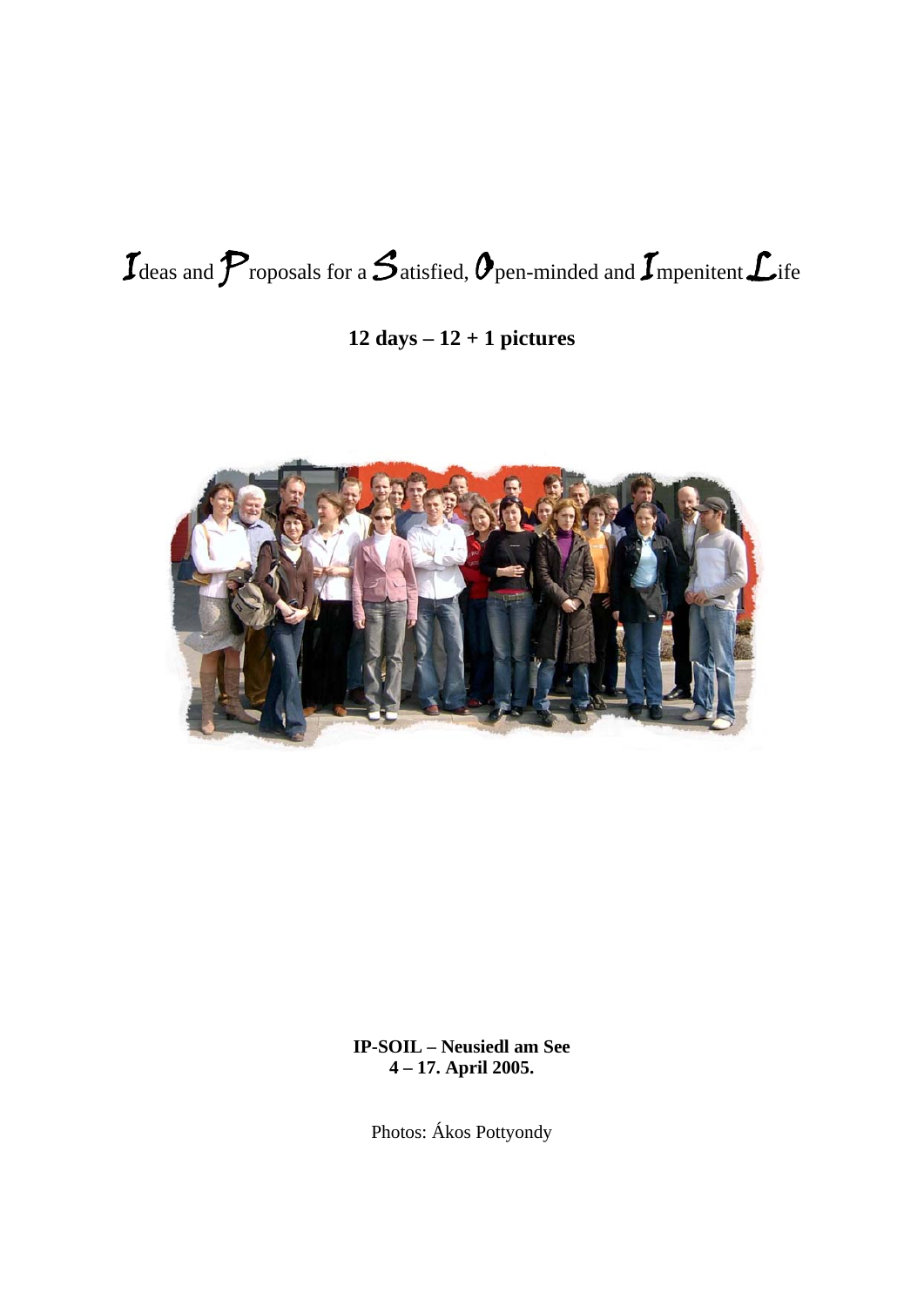

On the train I was just wondering if my 4 years old jacket and red shirt is elegant enough for an international presentation or not.

I will always remember what we felt, when we opened the Fire Station's door. ("What the Hell is inside?!")

A few hours later, when someone mentioned the possibility of windsurfing, I knew I've found my place.

Well.

My jacket was more, than enough.

*Don't be shy to open the unknown doors.*

5th April 2005.



The cry was not longer than half of a second.

I had to wait for half hour – lying on the sand like a dead.

They came closer and closer and than we get the common point.

*Never desire the perfect moment. Be humble and you get it like a present.* 

6th April 2005.



In April saline lakes are usually under water.

Now it was like a snowy land – as it should be in July…

"Something is happening with the weather." – said Mtundu, the Zambian fisherman.

"*Do you know that you are responsible for it*?" – he continued…

2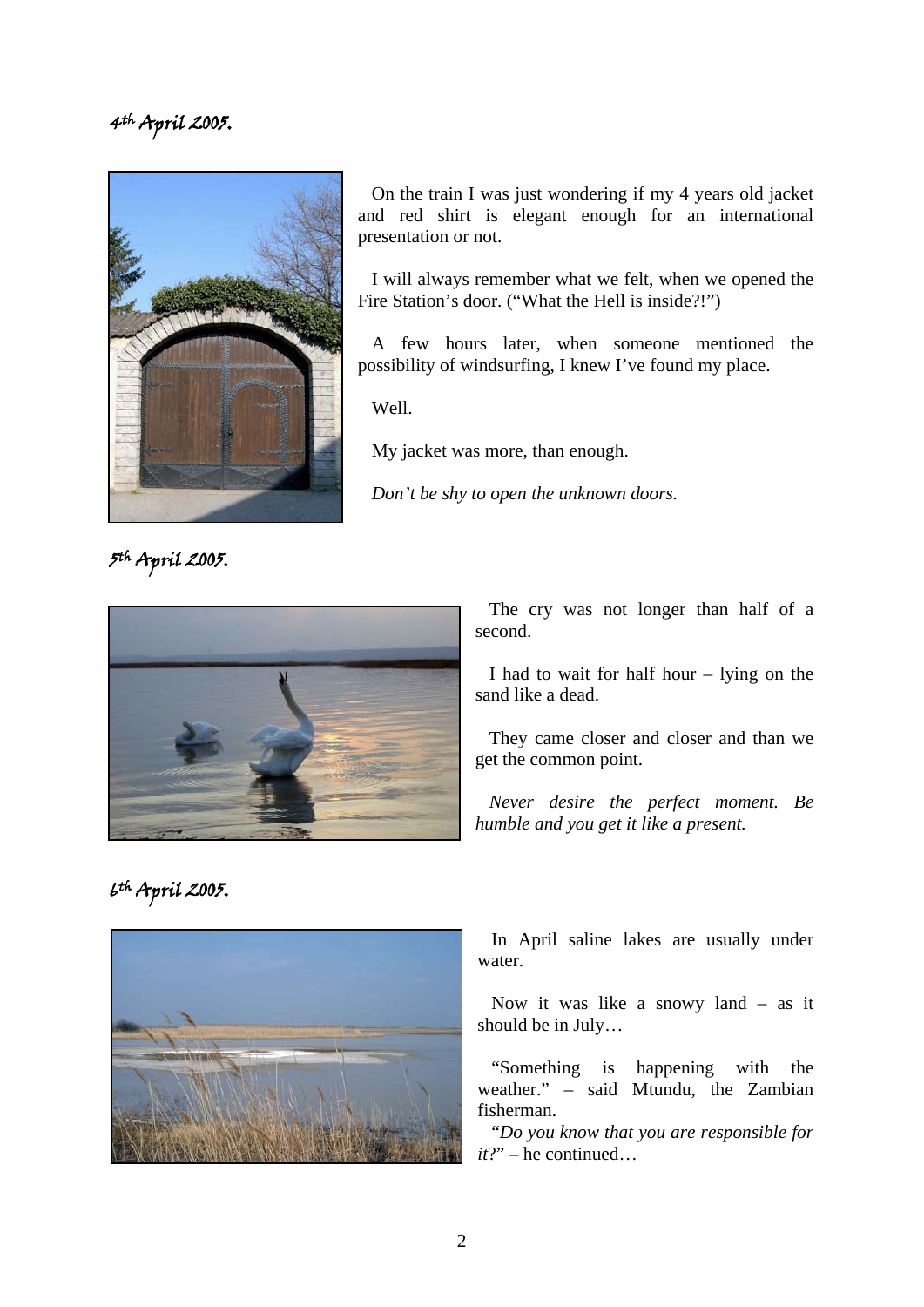

Where is our common basis? Do we have it at all?

What is in the middle of our life?

*Are you brave enough to draw a Mind Map, representing you in the middle?* 

(A mirror and a tube of toothpaste is enough to start it…)

8th April 2005.



In the few hundred years old tavern we got the common ground.

Girls and boys, youth and veterans from eight nations were able to think and sing together without any prejudice.

*This is what politicians will never understand…* 

9th April 2005.



"*Professionals built the Titanic – amateurs the ark.*"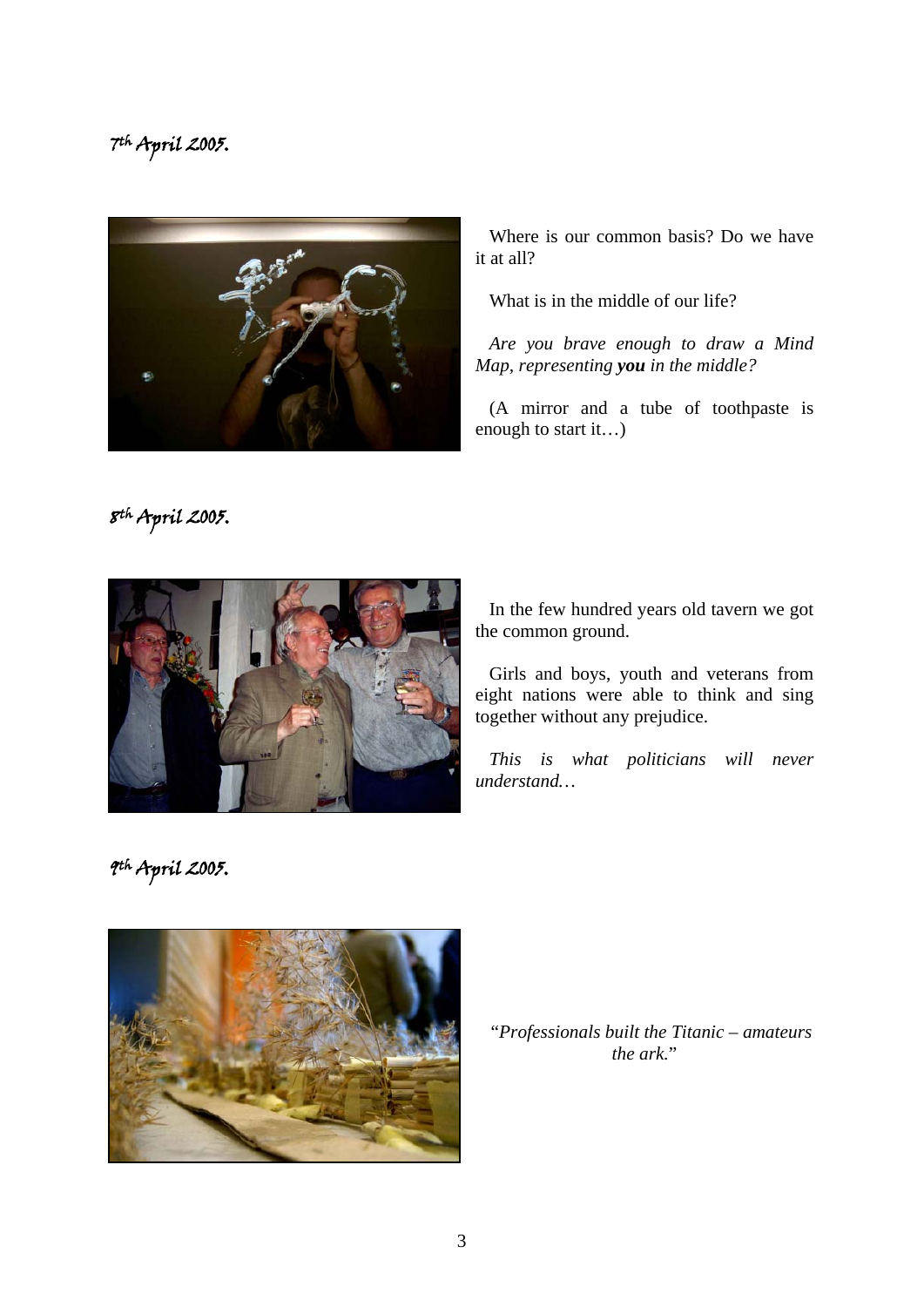

For our great-grandparents Wien meant mostly the Emperor, whose name was strongly connected with taxes and other obligations.

But now our friends were waiting for us.

Incomputable jars of beer, hot rhythms and Latin dancers…

"*Oh, sunshine day!*" – they sang.

(It was hard to believe, but we were able to finish an Austrian pub's beer supply…)

11th April 2005.



Brothers with a sister? Lovers? Friends?

Whoever they are, they know the rules of Life. And what is more, they follow it.

*For mankind this balanced relation seems to be particular. Is it?* 

### 12th April 2005.



Palm trees, Caribbean music, seefood, coconut oil on your skin. – All these for a few Euro.

Chameleon strategy.

*Do we really have to create a feigned world around us? Why are we pretending?!*